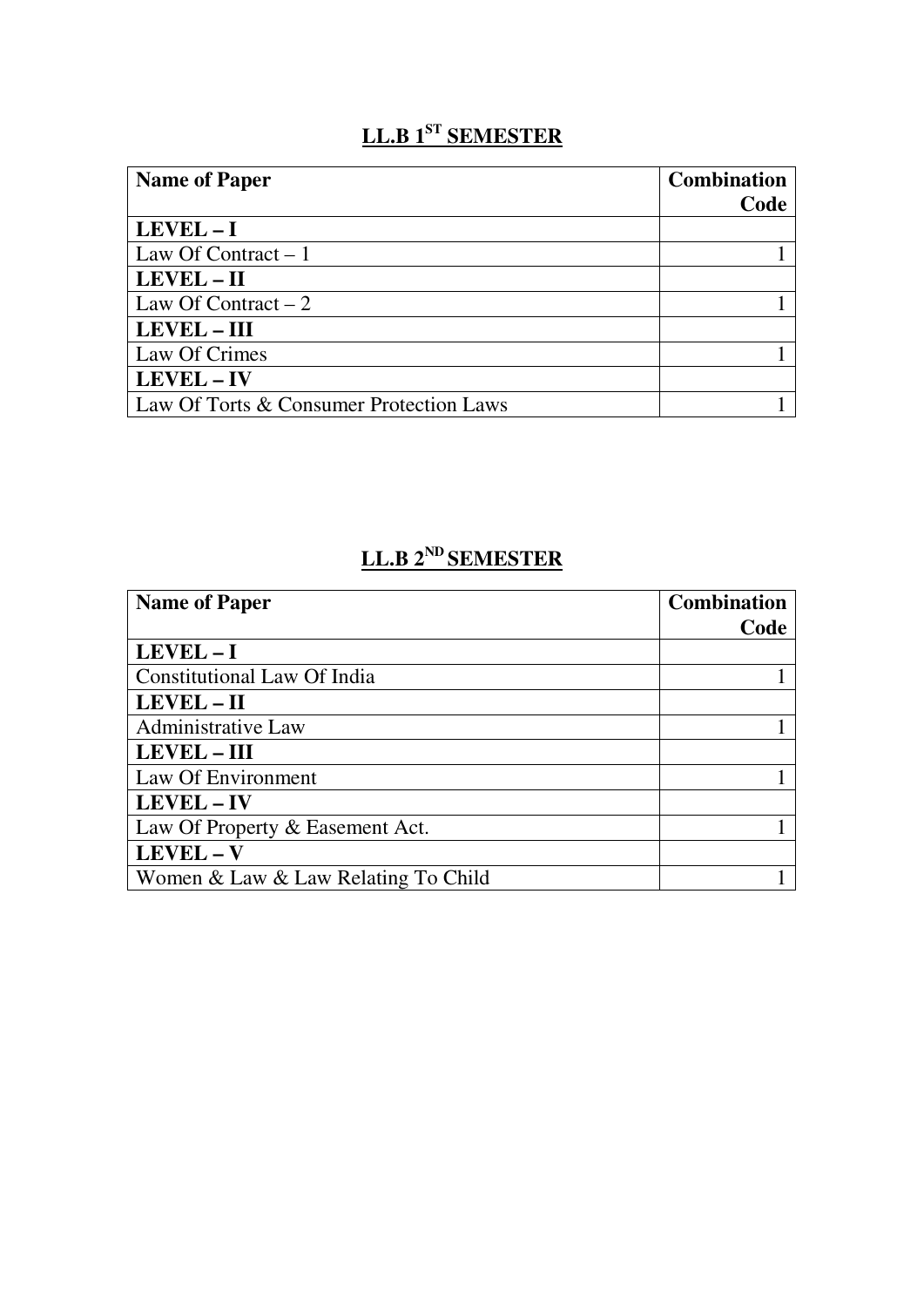### **LL.B 3RD SEMESTER**

| <b>Name of Paper</b>              | <b>Combination</b> |
|-----------------------------------|--------------------|
|                                   | Code               |
| $LEVEL - I$                       |                    |
| Family Law $-I$                   |                    |
| LEVEL - II                        |                    |
| Family Law – Ii                   |                    |
| <b>LEVEL - III</b>                |                    |
| <b>Interpretation Of Statutes</b> |                    |
| LEVEL - IV                        |                    |
| Jurisprudence (Legal Theory)      |                    |

#### **LL.B 4TH SEMSETER**

| <b>Name of Paper</b>                | <b>Combination</b> |
|-------------------------------------|--------------------|
|                                     | Code               |
| $LEVEL - I$                         |                    |
| Labour Laws                         |                    |
| LEVEL - II                          |                    |
| Law Of Taxation                     |                    |
| LEVEL - III                         |                    |
| Human Rights & International Law    |                    |
| LEVEL - IV                          |                    |
| Company Law                         |                    |
| LEVEL - V                           |                    |
| Land Law, Ceiling & Other Local Law |                    |